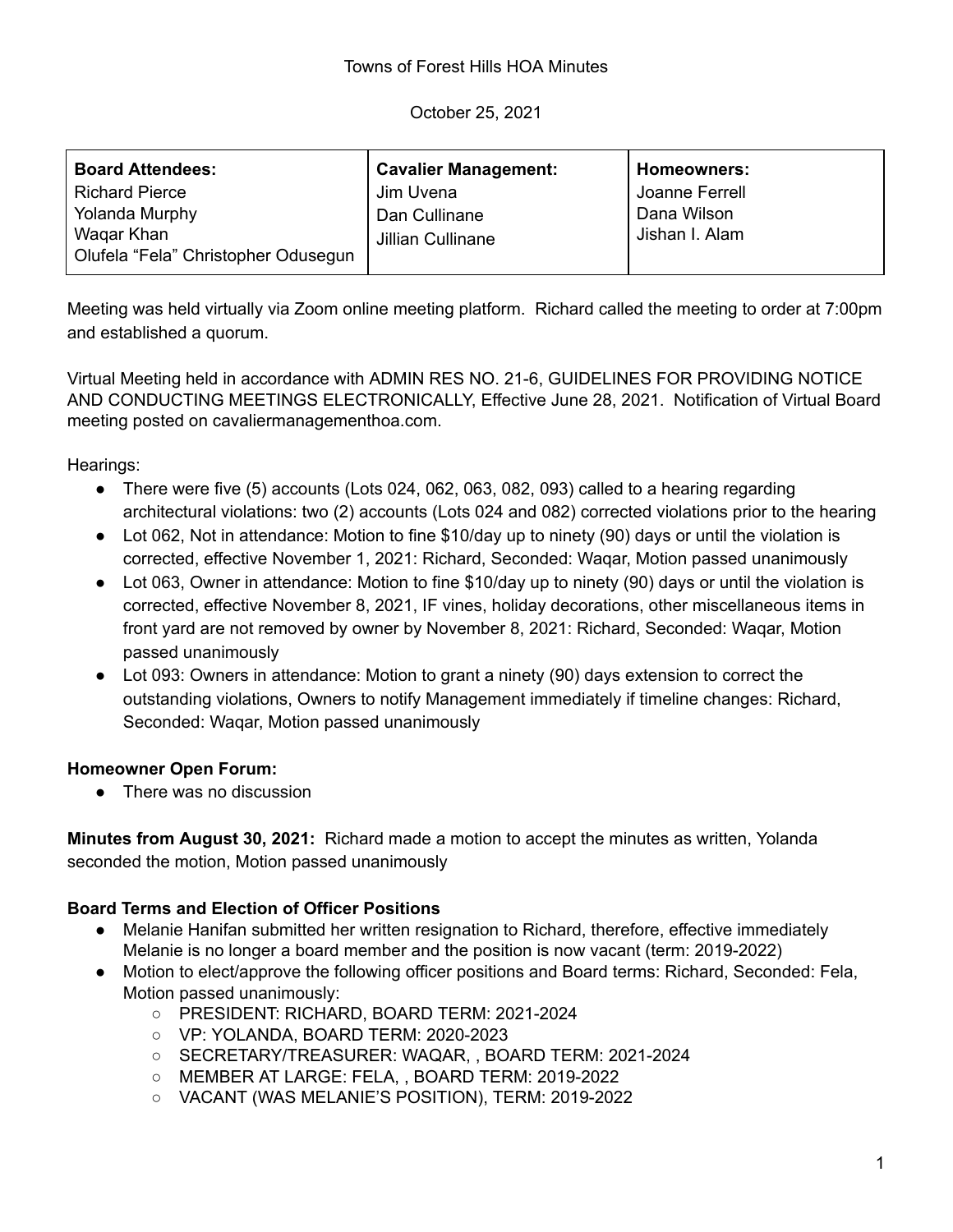## **Financials:**

Waqar presented the September 2021 financial reports

- Balance across all accounts as of 9/30/21: \$89,623.10
	- Suntrust CD: \$30K
	- Suntrust MM: \$34,512.03
	- Suntrust Operating: \$25,111.07
- Per the P&L, trash and landscaping were paid twice in September for Sept and Oct 2021 services
- Moving forward, the P&L will show 2 lines items: 1) Monthly reserve contribution, and 2) 2nd reserve account reflecting additional major disbursements made out of the operating account and classified as reserve expenditures

## **Management Report:**

- Attorney Status Report, September 29, 2021 was presented
- Warning/Hearing Notices for past due balances, October 24, 2021: send four (4) November hearing notices to Lots 022, 117, 168, 180
	- Lot 183: Motion to suspend parking for delinquent balance: Richard, Seconded: Fela, Motion passed unanimously
- Home Closings FY 2021 so far: 17 homes
- Online payments: since 4/26/21, 105 online payments have been made and 12 auto payments have been set up
- On-Site Inspection Report, September/October 2021 was presented majority of violations are trash can violations

# **2022 Proposed Budget:**

- The 2022 Proposed budget was presented showing a 5% increase in dues (based on the 2021 consumer price index, which was 5.4%)
- Any cost savings will be contributed to the reserve contribution, which is increasing to \$40,000 from \$31,900
- 2022 will be the last year for coupon books notice will be provided to homeowners with the 2022 coupon books with a reminder on how to pay online
- Motion to approve the 2022 proposed budget with a 5% increase in dues: Wagar, 2nd: Fela, Motion passed unanimously

## **Old Business:**

- Grounds Cleaning: Keep schedule at 7-10 days during the winter months and have VA Lawn send an email notice whenever they're coming on site
- 2019 Final Audit has been issued and provided to the Board for review
- 12/31/2020 Tax Return has been issued to the Board must be signed and submitted by 11/15/21, Treasurer to sign
- Snow Plowing 2021-2022: Management informed the board that they solicited six companies for proposals, however, due to a shortage in drivers and/or companies unwilling to bid on the "Hand Shoveling addendum", only ATS Service submitted a proposal. Motion to approve ATS Service 2021-2022 Snow Plowing Proposal, with Richard being the #1 Contact and Waqar will be #2: Richard, Seconded: Fela, Motion passed unanimously